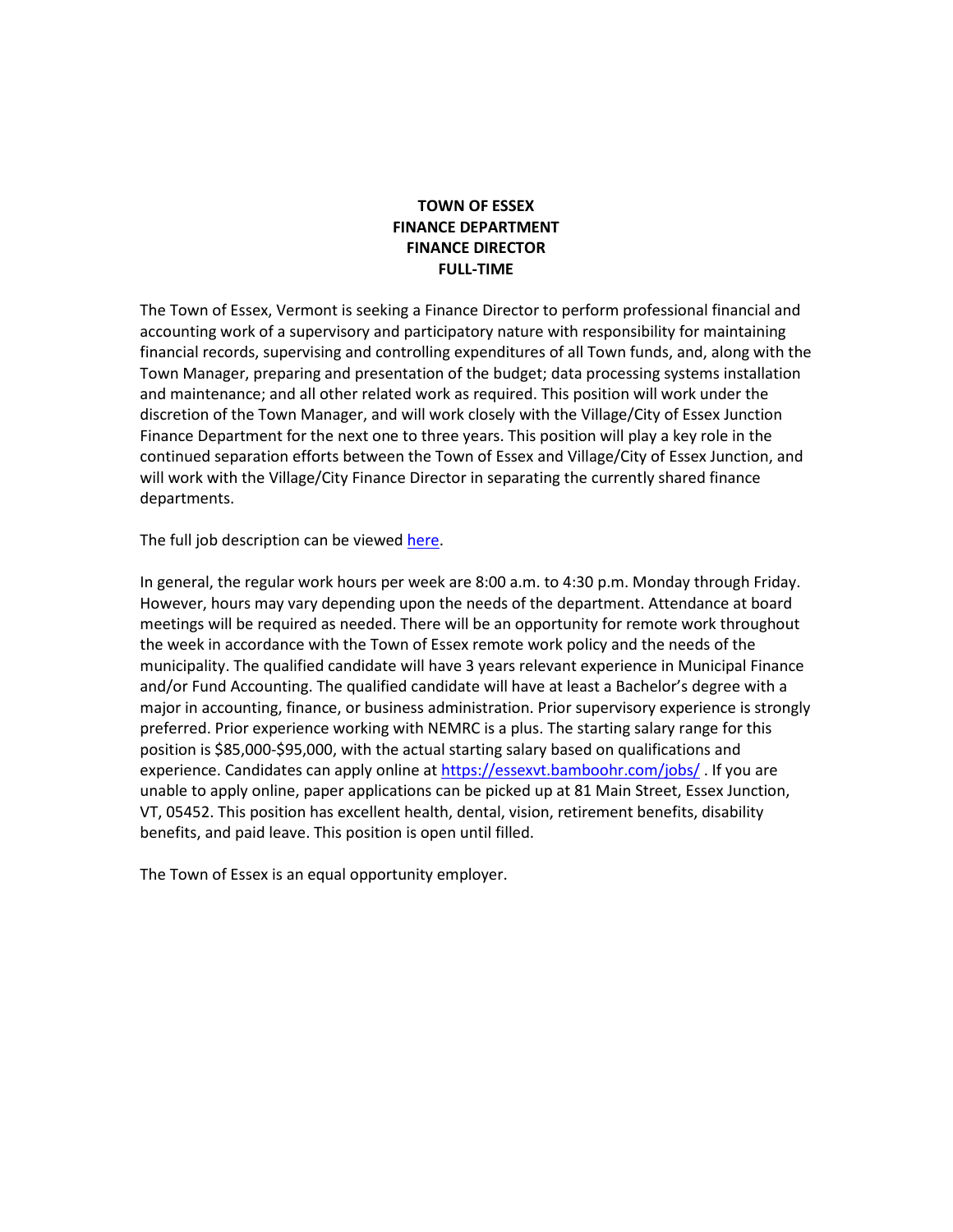# TOWN FINANCE DEPARTMENT **FINANCE DIRECTOR**

#### <u>FLSA STATUS:</u> Ex

xempt <u>UNIOI</u> **UNION:** Non-union <u>VEL:</u> N/A <u>:</u> Town Manager Manual SALARY RANGE:

#### $\frac{LEV}{2}$ <u>REPORTS TO:</u>

# <u>WORK HOURS:</u>

In general, the regular work hours per week are 8:00 a.m. to 4:30 p.m. Monday through Friday. However, hours may vary depending upon needs of the municipality. Attendance at Selectboard meetings as needed or directed.

#### i. <u>OBJECTIVE/PURPOSE:</u>

FINANCE DIRECTOR<br>
FLSA STATUS: Exempt<br>
INION: Non-union<br>
LEVEL: N/A<br>
REPORTS TO: Town Manager<br>
WORK HOURS:<br>
In general, the regular work hours per week are 8:00 a.m. to 4:30 p.m. Monday through Friday.<br>
However, hours may L. Performs professional financial and accounting work of a supervisory and participatory nature with responsibility for maintaining financial records, supervising and controlling expenditures of all town funds, and, along with the Town Manager, preparing and presentation of the town budget; data processing systems installation and maintenance; all other related work as required.

#### Ľ. <u>ESSENTIAL FUNCTIONS:</u>

- Works under the administrative direction of the Town Manager with duties and responsibilities as defined by state law, town policies and established professional standards.
- Performs highly responsible duties requiring independent judgment in planning, organizing and directing the town's finances.
- Performs a variety of complex and highly responsible duties in ensuring that all municipal transactions conform to law and to sound municipal accounting practice.
- Supervises up to three Full-Time employees and several Part-Time employees.
- Makes frequent contact with all town departments, and relevant state officials and bureaus; has daily contact with the general public.
- Performs work in an accurate fashion as errors could be costly in terms of improperly authorized expenditures, mismanagement of financial records, mismanagement of investments, and possible legal repercussions.
- Has access to personnel files for employees, and to confidential information on bid proposals and negotiating positions.
- Oversees the maintenance of comprehensive accounting records for the town including cash books, general ledgers for fund accounts, journals, records of debt; ensures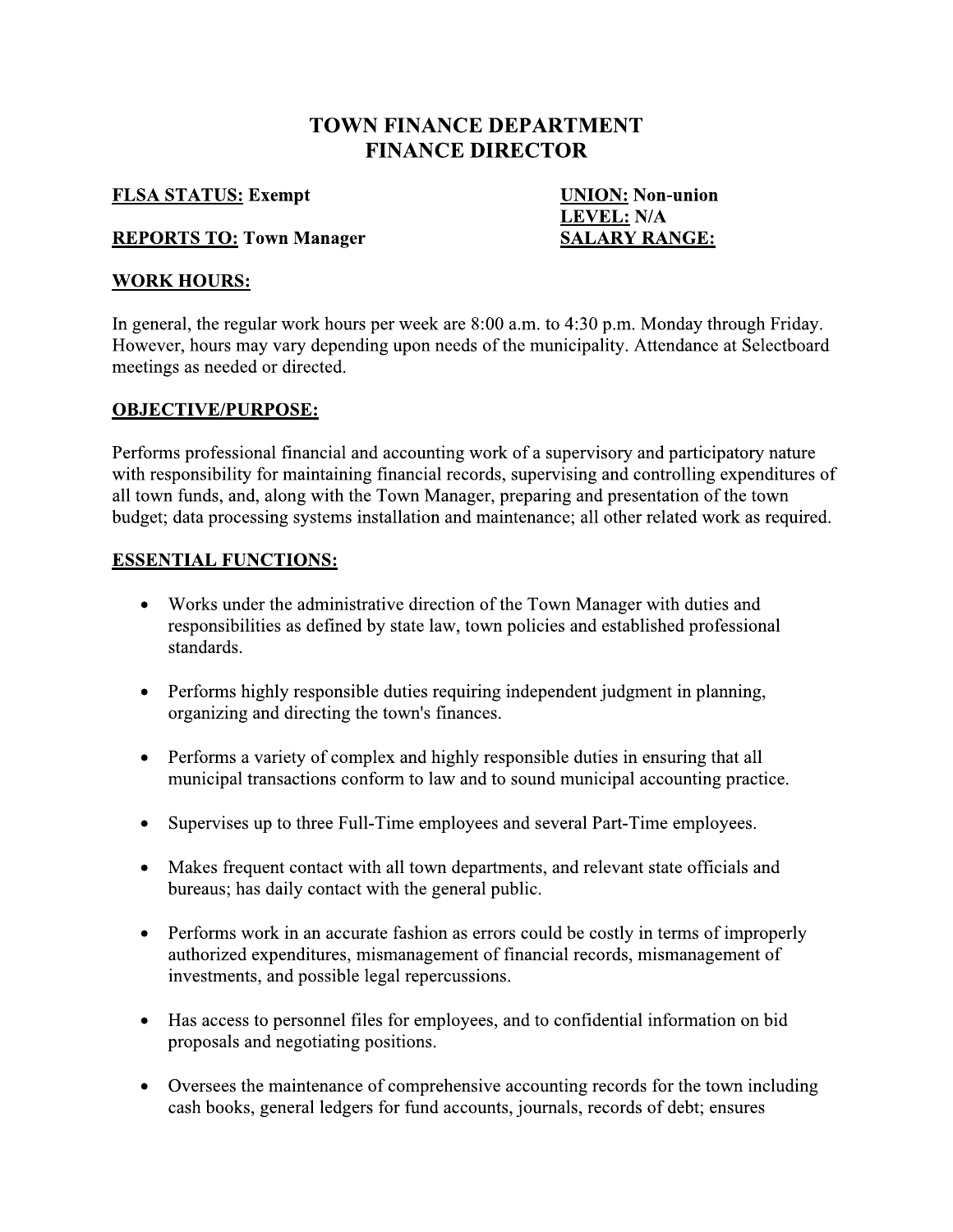compliance with municipal finance laws and best practices.

- Develops and manages financial management systems, methods and techniques for all  $\bullet$ departments and agencies; assures orderly cash flow of receipts and expenditures, including tax collection and overseeing production of water and sewer bills and collections.
- Supervises expenditures of all town funds; examines vouchers, department bills; reviews and approves payrolls; manages cash position of municipality.
- Oversees the preparation and implementation of the annual budget including General Fund, Special Revenues Funds, Capital Funds, and Enterprise Funds. Handles risk management and accident reports.
- Prepares and manages departmental budget; assists other departments as a financial and accounting advisor; advises the Manager and Selectboard on financial matters as requested.
- Prepare financial statements, monthly and year-end reports, and various special financial reports as requested or required. Plan and coordinate various audits throughout the year. Act as grant administrator for grants awarded to the Town.
- Participate in key Town planning tasks associated with accounting, financial management and data processing systems development. Confer regularly with the Town Treasurer, Town Manager, Town HR Director, and other Town officials and personnel to plan, coordinate and evaluate activities and systems, exchange information, investigate and resolve problems, explain policies and procedures, and the like.
- Remains informed of and up to date with current technical and legal developments in the field.

# **KNOWLEDGE, SKILLS, AND ABILITIES**

- Thorough knowledge of municipal accounting principles and practices.
- Knowledge of budgetary functions.
- Considerable knowledge of the organization and operation of town departments and of legal controls over municipal finance in Vermont.
- Ability to analyze and interpret accounting and fiscal data and to present reports of findings and recommendations.
- Working knowledge of data processing required.
- Knowledge of risk management required.
- Ability to make oral and written reports. Ability to deal with the town departments and the general public in a tactful, informative way.
- Must be able to accept constructive criticism and have the ability to communicate and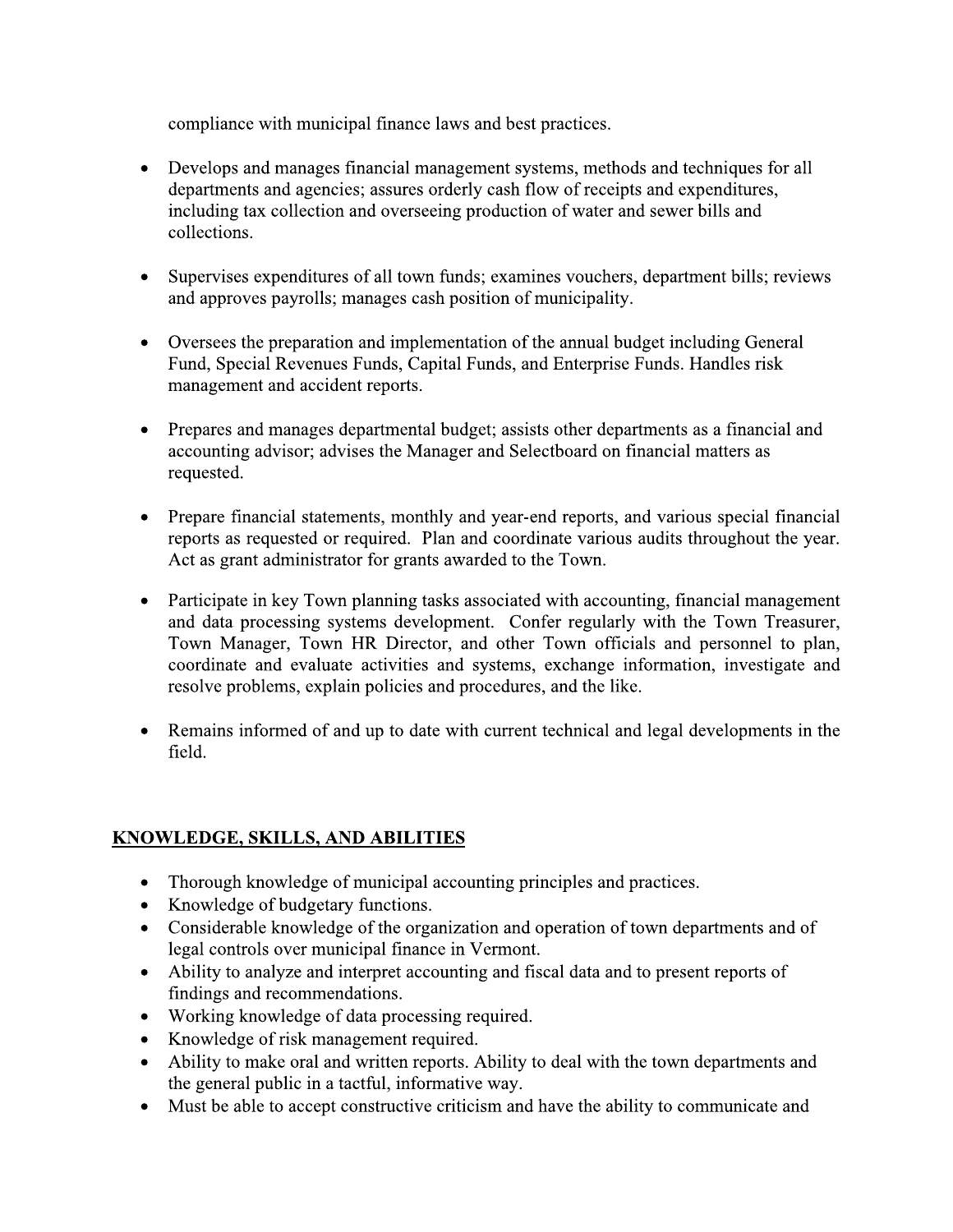work well with others.

## **EDUCATION AND EXPERIENCE:**

- Bachelor's degree with a major in accounting, finance or business administration.
- Three years municipal financing or fund accounting experience.  $\bullet$
- Experience with NEMRC preferred.
- Prior supervisory experience strongly preferred.

#### PHYSICAL AND MENTAL DEMANDS:

#### **Physical Demands**

The physical demands described here are representative of those that must be met by an employee to successfully perform the essential functions of this job. Inability to meet one or more of these physical or mental requirements will not automatically disqualify a candidate or employee from the position. Upon request for a reasonable accommodation, the organization may be able to adjust or excuse one or more of these requirements, depending on the requirement, the essential functions to which it relates, and the proposed accommodation.

\* Note: In terms of an 8 hour workday, "occasionally' equals 1% to 33%, "frequently" equals 34% to 66%, and "continuously" equals 67% to 100%.

| <b>Physical Effort</b>           | <b>Never</b> |   |   | <b>Occasionally Frequently Continuously</b> |
|----------------------------------|--------------|---|---|---------------------------------------------|
| 1. Work in a Stationary          |              |   |   | X                                           |
| Position                         |              |   |   |                                             |
| 2. Move/Traverse                 |              | X |   |                                             |
| 3. Bending Over                  |              | X |   |                                             |
| Operate, Activate, and Use<br>4. |              |   |   | X                                           |
| objects, equipment, etc.         |              |   |   |                                             |
| 5. Ascend/Descend stairs,        |              | X |   |                                             |
| equipment, etc.                  |              |   |   |                                             |
| Position self (to) move<br>6.    |              | X |   |                                             |
| Reaching Overhead<br>7.          |              | X |   |                                             |
| Pushing or Pulling<br>8.         |              | X |   |                                             |
| Communicate/Converse<br>9.       |              |   |   | X                                           |
| with other individuals           |              |   |   |                                             |
| 10. Detect/Perceive/Identify     |              |   |   | X                                           |
| 11. Repetitive use of            |              |   |   | X                                           |
| hands/arms                       |              |   |   |                                             |
| 12. Grasping                     |              |   | X |                                             |
| 13. Move, Transport, Position,   |              |   |   |                                             |
| Remove                           |              |   |   |                                             |
| 10 lbs. or less                  |              |   |   | X                                           |
| 11 to 25 lbs.                    |              | X |   |                                             |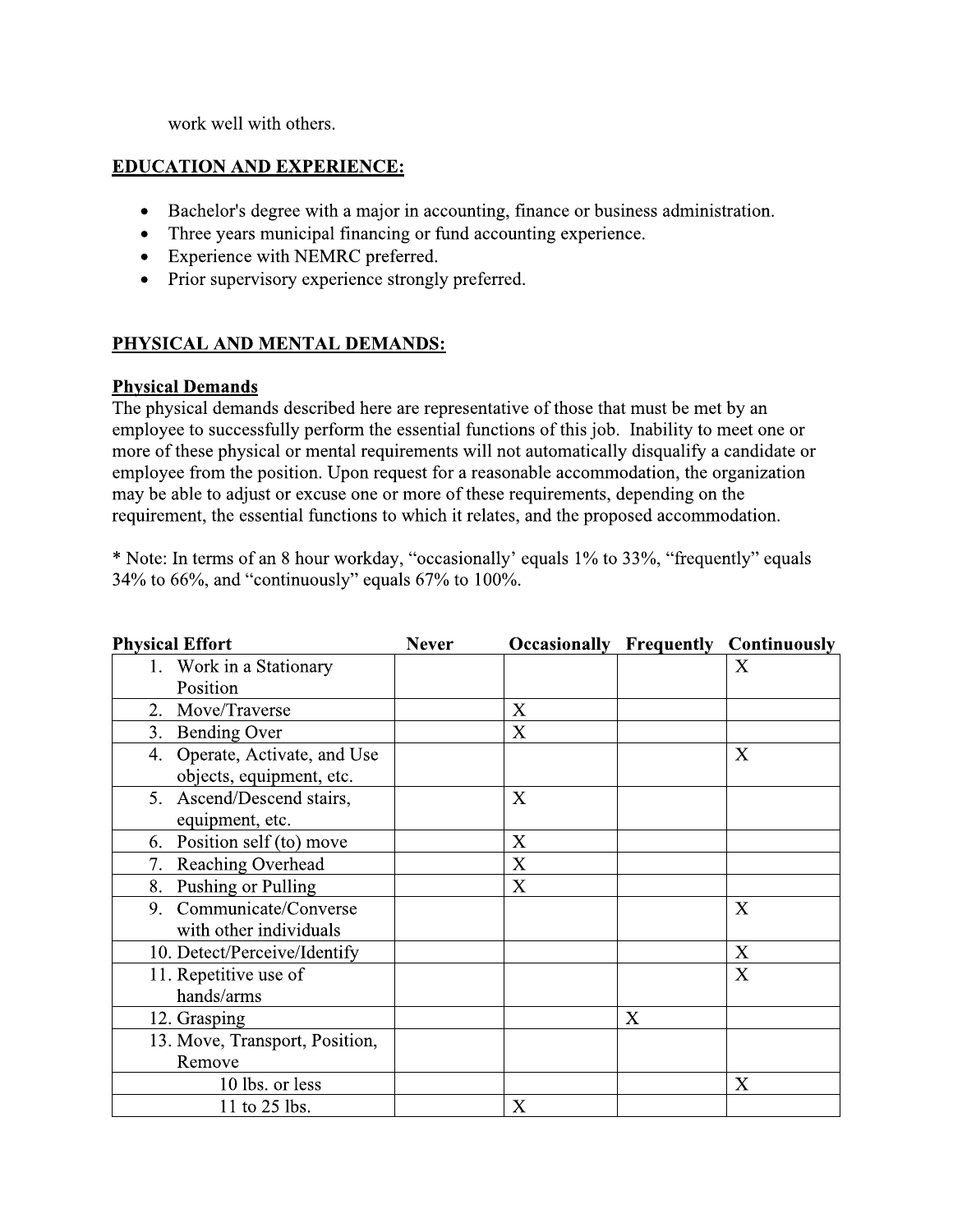| 26 to 50 lbs.  |   |  |  |
|----------------|---|--|--|
| 51 to 75 lbs.  | ∡ |  |  |
| 76 to 100 lbs. | ∡ |  |  |

## **Mental Demands**

| <b>Never</b> | <b>Occasionally</b> | Frequently | <b>Continuously</b> |
|--------------|---------------------|------------|---------------------|
|              |                     |            | X                   |
|              |                     |            |                     |
|              |                     |            | X                   |
|              |                     |            | X                   |
|              |                     |            | X                   |
|              |                     |            | X                   |
|              |                     |            | X                   |
|              |                     | Χ          |                     |
|              |                     | X          |                     |
|              |                     |            | X                   |
|              |                     |            |                     |

# **WORK ENVIRONMENT**

The work environment characteristics described here are representative of those an employee encounters while performing the essential functions of this job. Reasonable accommodations may be made to enable individuals with disabilities to perform the essential functions.

- The noise level in the work environment is typical of the modern office, and is generally  $\bullet$ quiet to moderately noisy.
- The work environment is typically moderate in temperature. Some outside work is  $\bullet$ required.

## **DISCLAIMERS**

- The above information is intended to describe the general nature of this position and is  $\bullet$ not to be considered a comprehensive statement of duties, activities, responsibilities and requirements. Additional duties, activities, responsibilities, and requirements may be assigned, with or without notice, at any time.
- This job description is not an employment contract nor is it a promise of work for any  $\bullet$ specific length of time.

# **EQUAL EMPLOYMENT OPPORTUNITY**

The Town of Essex is an Equal Employment Opportunity employer.